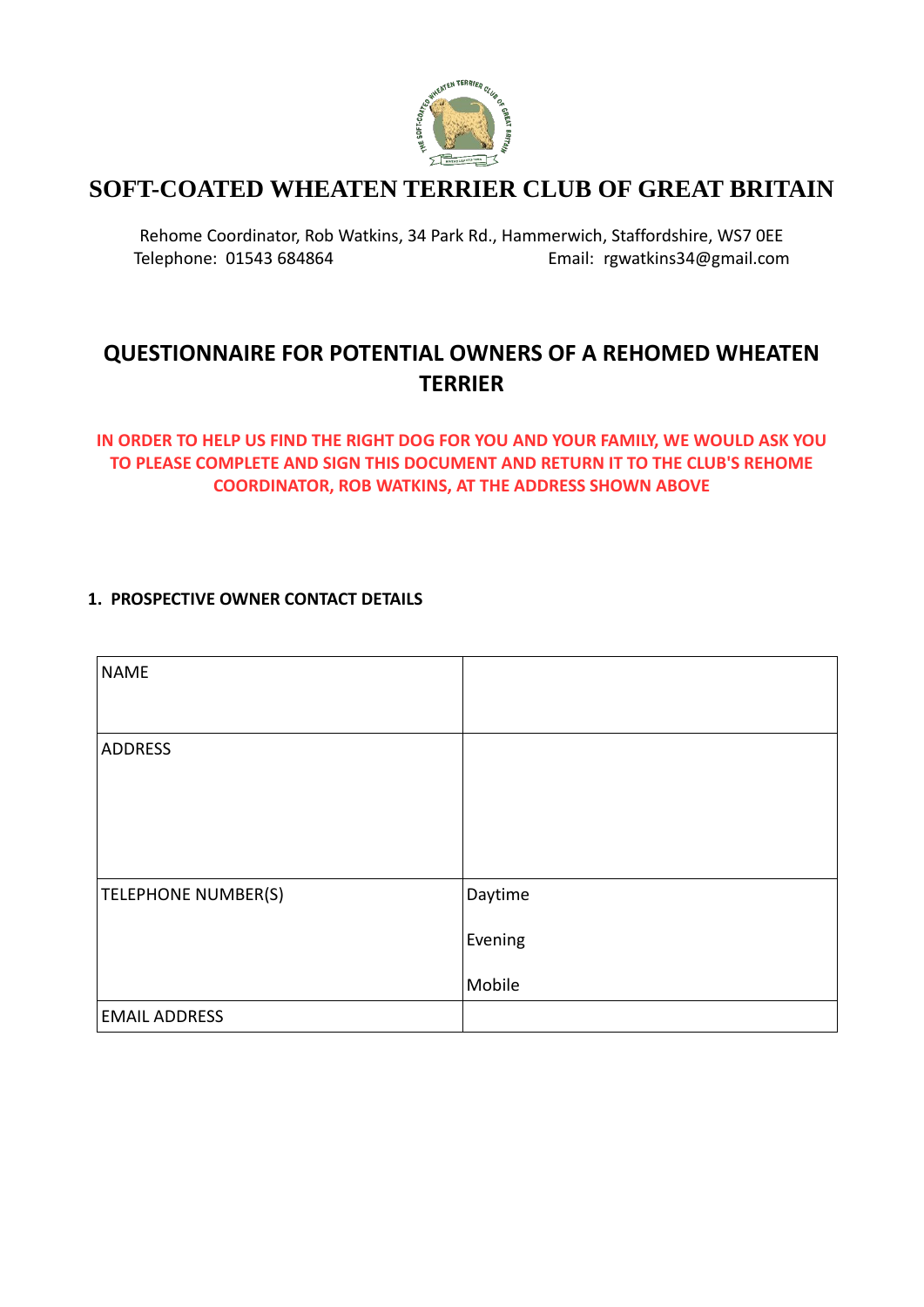### **2. YOUR FAMILY AND HOME DETAILS**

# **ADULTS**

| HOW MANY ADULTS ARE THERE IN<br>YOUR HOME?            |  |
|-------------------------------------------------------|--|
| WHAT ARE THEIR AGES?                                  |  |
| WHAT IS/ARE THE OCCUPATIONS OF<br>THOSE IN YOUR HOME? |  |
| WHAT ARE THE OCCUPATION HOURS/TIME?                   |  |

# **CHILDREN**

| ARE THERE ANY CHILDREN IN THE FAMILY<br>HOME?<br><b>WHAT ARE THEIR AGES?</b> | YES/NO (Delete as appropriate)   |
|------------------------------------------------------------------------------|----------------------------------|
| DO OTHER CHILDREN VISIT REGULARLY?                                           | YES/NO (Delete as appropriate)   |
| <b>WHAT ARE THEIR AGES?</b>                                                  |                                  |
| ARE YOU PLANNING ON HAVING A BABY?                                           | (If yes, please provide details) |
|                                                                              |                                  |
|                                                                              |                                  |

# **PETS**

| ARE THERE ANY OTHER PETS CURRENTLY AT<br>HOME? | (If yes, please provide details)            |
|------------------------------------------------|---------------------------------------------|
| WHAT OTHER DOGS HAVE YOU OWNED                 | (If you have had other dogs, please provide |
| BEFORE?                                        | details: WHEN, BREED, AGES etc.             |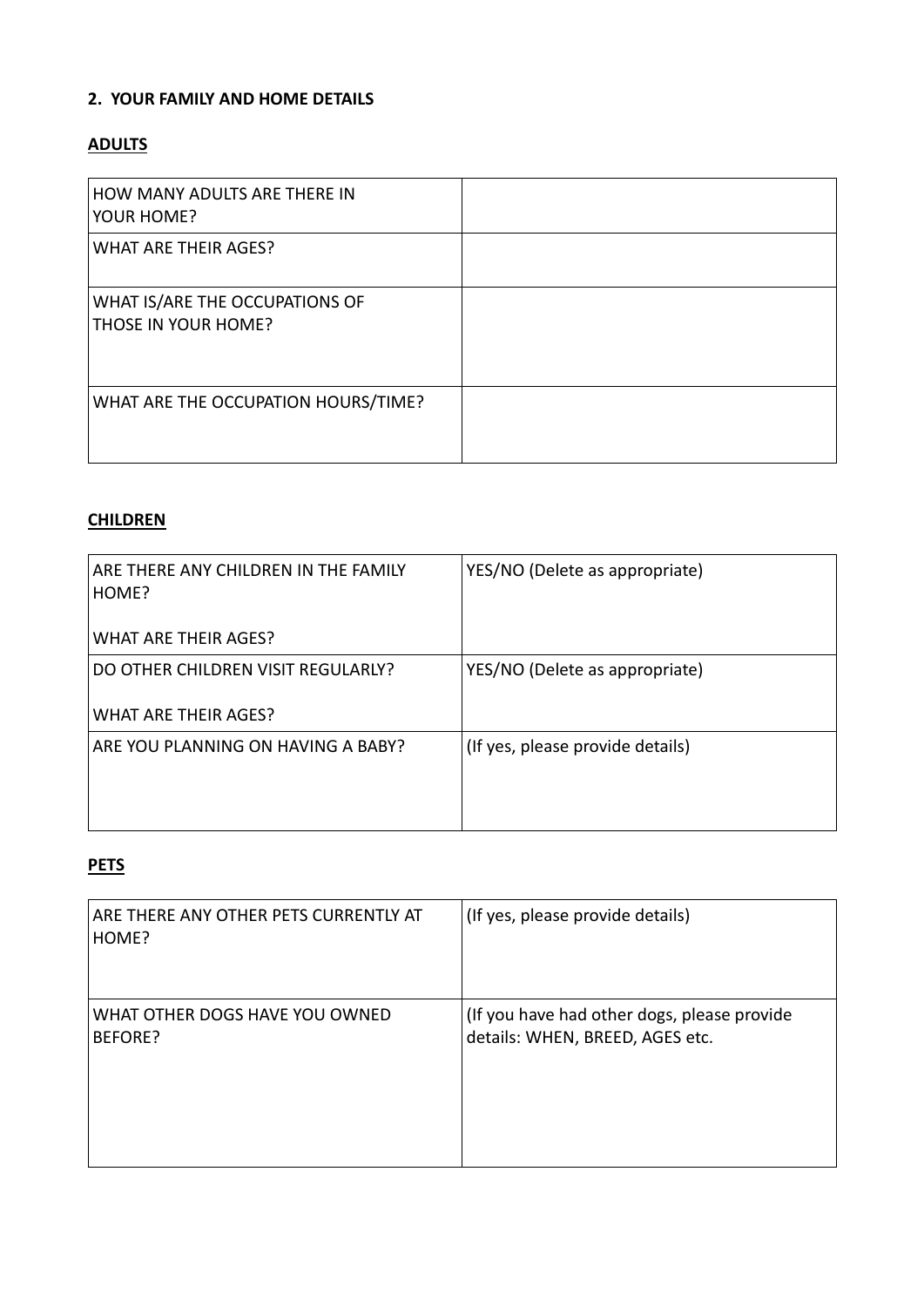### **YOUR HOME**

| DO YOU OWN YOUR OWN PROPERTY?                                                             | YES/NO (Delete as appropriate)                                                                                                                                                         |  |  |
|-------------------------------------------------------------------------------------------|----------------------------------------------------------------------------------------------------------------------------------------------------------------------------------------|--|--|
| WHAT TYPE OF PROPERTY IS IT?                                                              | <b>FLAT - Ground Floor</b><br>$\bullet$<br>FLAT - Not Ground Floor<br><b>TERRACED HOUSE</b><br>SEMI-DETACHED HOUSE/BUNGALOW<br>DETACHED HOUSE/BUNGALOW<br>Please delete as appropriate |  |  |
| DOES YOUR HOUSE HAVE A GARDEN?                                                            | YES/NO                                                                                                                                                                                 |  |  |
| IF YOU ANSWERED YES, IS THE GARDEN PRIVATE YES/NO (Delete as appropriate)<br>OR COMMUNAL? |                                                                                                                                                                                        |  |  |
| <b>HOW HIGH IS THE FENCE OR WALL</b>                                                      | <b>METRES</b><br><b>FEET</b>                                                                                                                                                           |  |  |
| <b>SURROUNDING YOUR GARDEN?</b><br>IS IT TOTALLY SECURE?                                  | YES/NO (delete as appropriate)                                                                                                                                                         |  |  |

### **FUTURE PLANS**

| ARE YOU PLANNING ON MOVING HOME?      | If yes, please provide details |
|---------------------------------------|--------------------------------|
| ARE YOU PLANNING ON HAVING A HOLIDAY? | If yes, please provide details |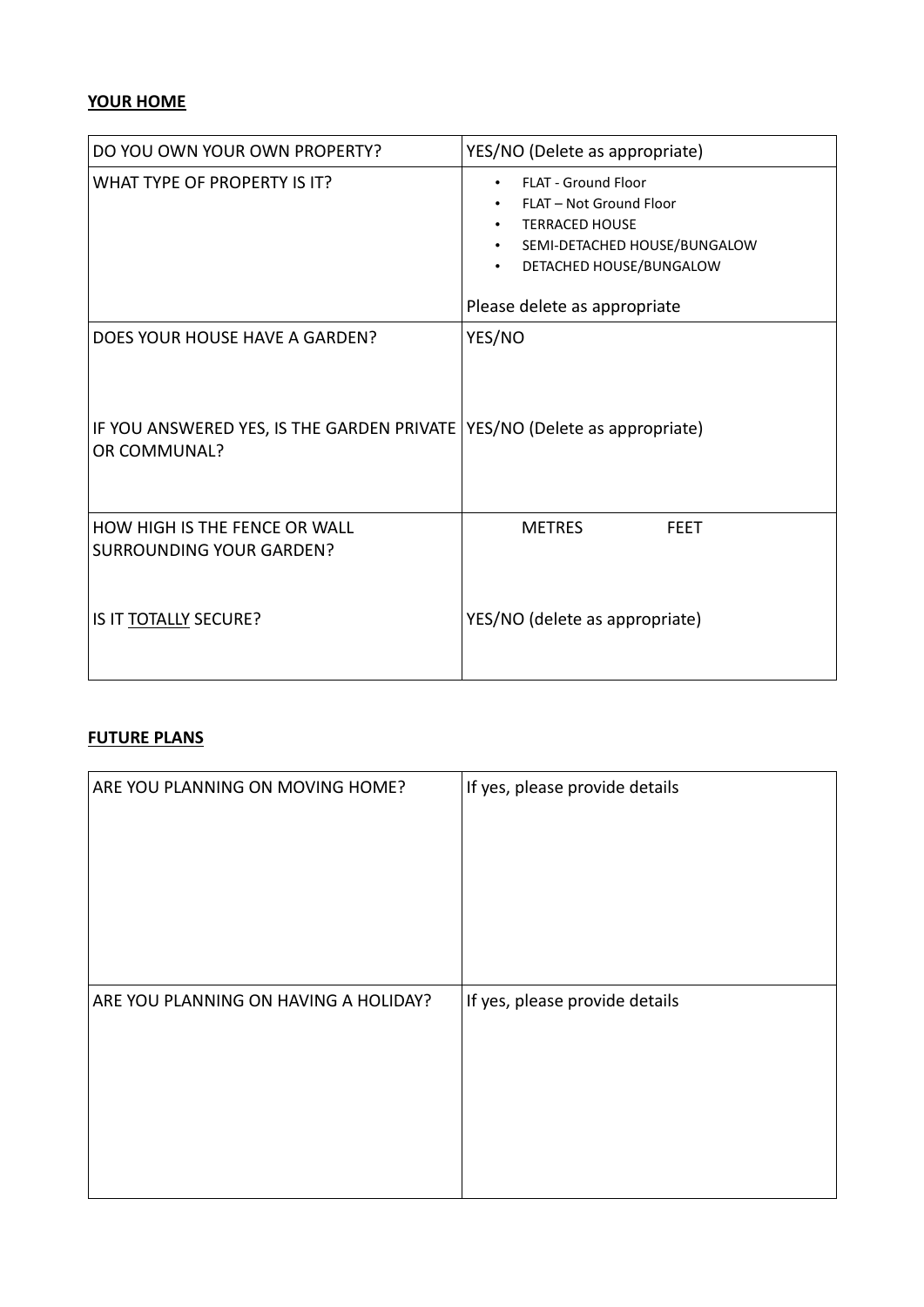# **3. WHAT TYPE OF SOFT COATED WHEATEN TERRIER ARE YOU LOOKING FOR?**

| ARE YOU LOOKING FOR A MALE OR FEMALE?                            | MALE/FEMALE/EITHER (Delete as appropriate)                                                                                                                              |  |  |
|------------------------------------------------------------------|-------------------------------------------------------------------------------------------------------------------------------------------------------------------------|--|--|
| DO YOU HAVE A PREFERENCE FOR COAT TYPE?                          | HEAVY/IRISH/EITHER (Delete as appropriate)                                                                                                                              |  |  |
| WHAT AGE RANGE WOULD YOU PREFER?                                 |                                                                                                                                                                         |  |  |
| WILL YOU NEUTER THE DOG IS IT IS NOT<br><b>ALREADY NEUTERED?</b> | YES/NO (delete as appropriate)                                                                                                                                          |  |  |
| ARE YOU WILLING TO UNDERTAKE BASIC<br>TRAINING WITH THE DOG?     | YES/NO                                                                                                                                                                  |  |  |
| TO WHAT LEVEL OF TRAINING?                                       | BASIC/INTERMEDIATE/ADVANCED<br>(delete as appropriate)                                                                                                                  |  |  |
| HOW LONG WILL THE DOG BE LEFT ALONE<br><b>DURING THE DAY?</b>    |                                                                                                                                                                         |  |  |
| WHERE WILL THE DOG BE DURING THE DAY?                            | IN THE HOUSE<br>$\bullet$<br>IN THE GARAGE<br>$\bullet$<br>IN THE GARDEN<br>$\bullet$<br>AT WORK WITH YOU<br>$\bullet$<br>OTHER (Please provide details)<br>$\bullet$   |  |  |
|                                                                  | (delete as appropriate)                                                                                                                                                 |  |  |
| WHERE WILL THE DOG BE DURING THE NIGHT?                          | IN THE HOUSE<br>$\bullet$<br>IN THE GARAGE<br>IN THE GARDEN<br>٠<br><b>IN A KENNEL</b><br>AT WORK WITH YOU<br>IN THE BEDROOM WITH YOU<br>OTHER (Please provide details) |  |  |
|                                                                  | (delete as appropriate)                                                                                                                                                 |  |  |